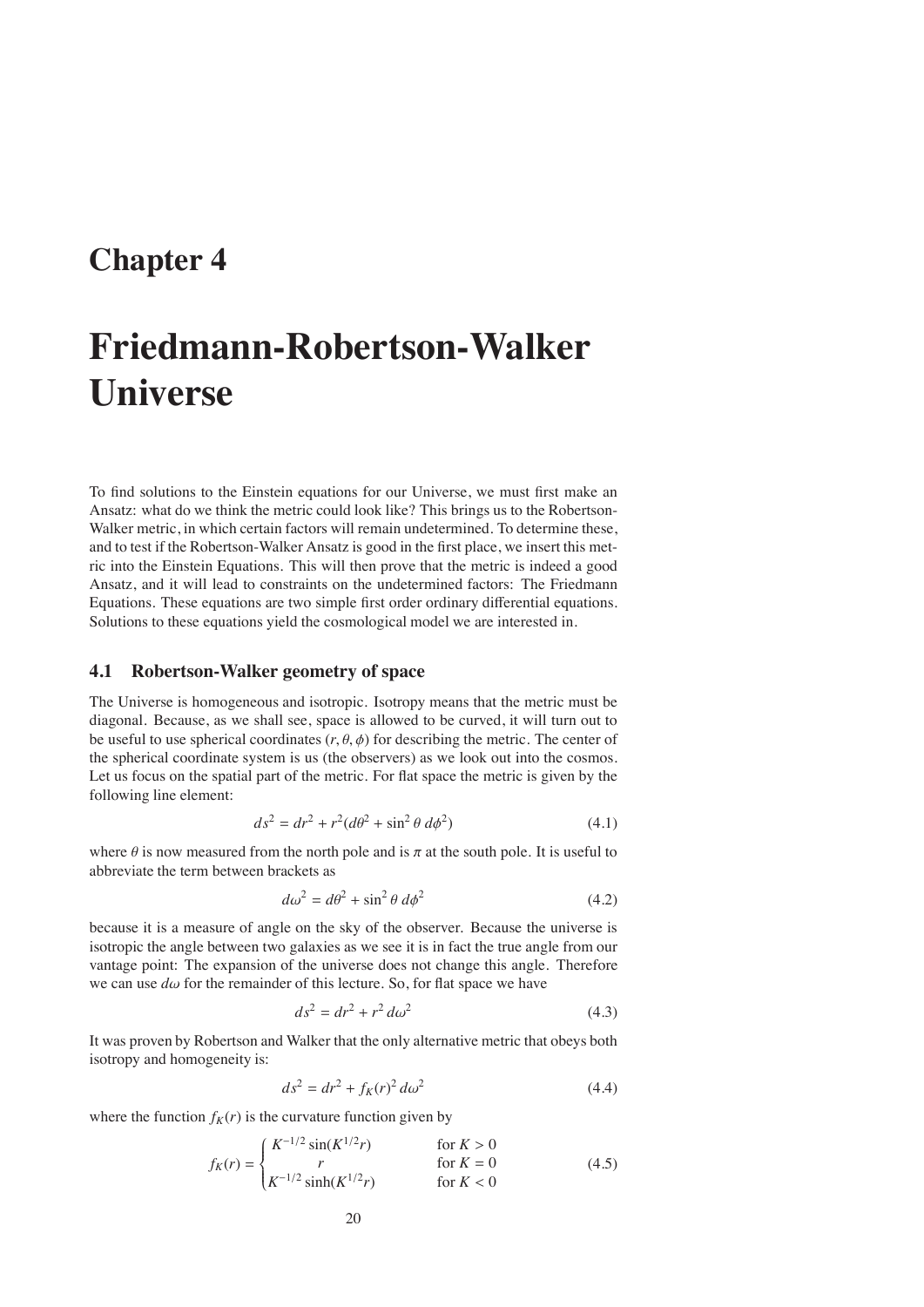This means that the circumference of a sphere around us with radius *r* is, for  $K \neq 0$ , not anymore equal to  $C = 2\pi r$  but smaller for  $K > 0$  and larger for  $K < 0$ . Also the surface area of that sphere is no longer  $S = (4\pi/3)r^3$  but is smaller for  $K > 0$ and larger for  $K < 0$ . For small *r* (to be precise, for  $r \ll |K|^{-1/2}$ ) the deviation from  $C = 2\pi r$  and  $S = (4\pi/3)r^3$  is small, but as *r* approaches  $|K^{-1/2}|$  the deviation can become very large.

This is very similar to the 2-D example of the Earth's surface. If we stand on the North Pole, and use *r* as the distance from us along the sphere (i.e. the lattitudinal distance) and  $d\phi$  as the 2-D version of  $d\omega$ , then the circumference of a circle at  $r = 10000$  km (i.e. the circle is the equator in this case) is "just" 40000 km instead of  $2\pi \times 10000 =$ 62831 km, i.e. a factor of 0.63 smaller than it would be on a flat surface.

The constant  $K$  is the curvature constant. We can also define a "radius of curvature"

$$
R_{\text{curv}} = K^{-1/2} \tag{4.6}
$$

which, for our 2-D example of the Earth's surface, is the radius of the Earth. In our 3- D Universe it is the radius of a hypothetical (!) 3-D "surface" sphere of a 4-D "sphere" in 4-D space.

Note that the metric given in Eq. (4.4) can be written in another way if we define an alternative radius *r* as  $r \equiv f_K(r)$ . The metric is then:

$$
ds^2 = \frac{dr^2}{1 - Kr^2} + r^2 d\omega^2
$$
 (4.7)

Note that this metric is different only in the way we choose our coordinate *r*; it is not in any physical way different from Eq. (4.4).

## **4.2 Friedmann Equations**

We can now build our universe by taking for each point in time a Robertson-Walker (RW) space. We allow the scale factor and the curvature of the RW space to vary with time. This gives the generic metric

$$
ds^{2} = -dt^{2} + a(t)^{2} \left[ dx^{2} + f_{K}(x)^{2} x^{2} d\omega^{2} \right]
$$
 (4.8)

The function  $a(t)$  is the scale factor that depends on time and which will describe the expansion (or contraction) of the universe. We use the symbol *x* instead of *r* because, as we shall see, the radial coordinate in this form no longer has a meaning as a true distance. Instead, the "true" distance *r* (though, as we shall see later, "true distance" can have different definitions) would be  $r = a(t)x$ .

The scale factor  $a(t)$  is normalized such that at the *present time* we have by definition  $a = 1$ , meaning that today we have  $r = x$ .

If we now insert Eq. (4.8) into the Einstein Equations (3.39), then we obtain, after some tedious algebra, two equations:

$$
\left(\frac{\dot{a}}{a}\right)^2 = \frac{8\pi G}{3}\rho - \frac{Kc^2}{a^2} + \frac{\Lambda}{3}
$$
\n(4.9)

$$
\frac{\ddot{a}}{a} = -\frac{4\pi G}{3} \left( \rho + \frac{3p}{c^2} \right) + \frac{\Lambda}{3}
$$
\n(4.10)

where the first equation is from the 00 component of the Einstein equations and the second is from the *ii* component. These are the *Friedmann Equations*. The nice thing is that after all the hard work we obtain, finally, a very simple set of ordinary differential equations.

The two Friedmann Equations can be combined to yield the adiabatic equation:

$$
\frac{d}{dt}(\rho a^3 c^2) + p\frac{d}{dt}(a^3) = 0\tag{4.11}
$$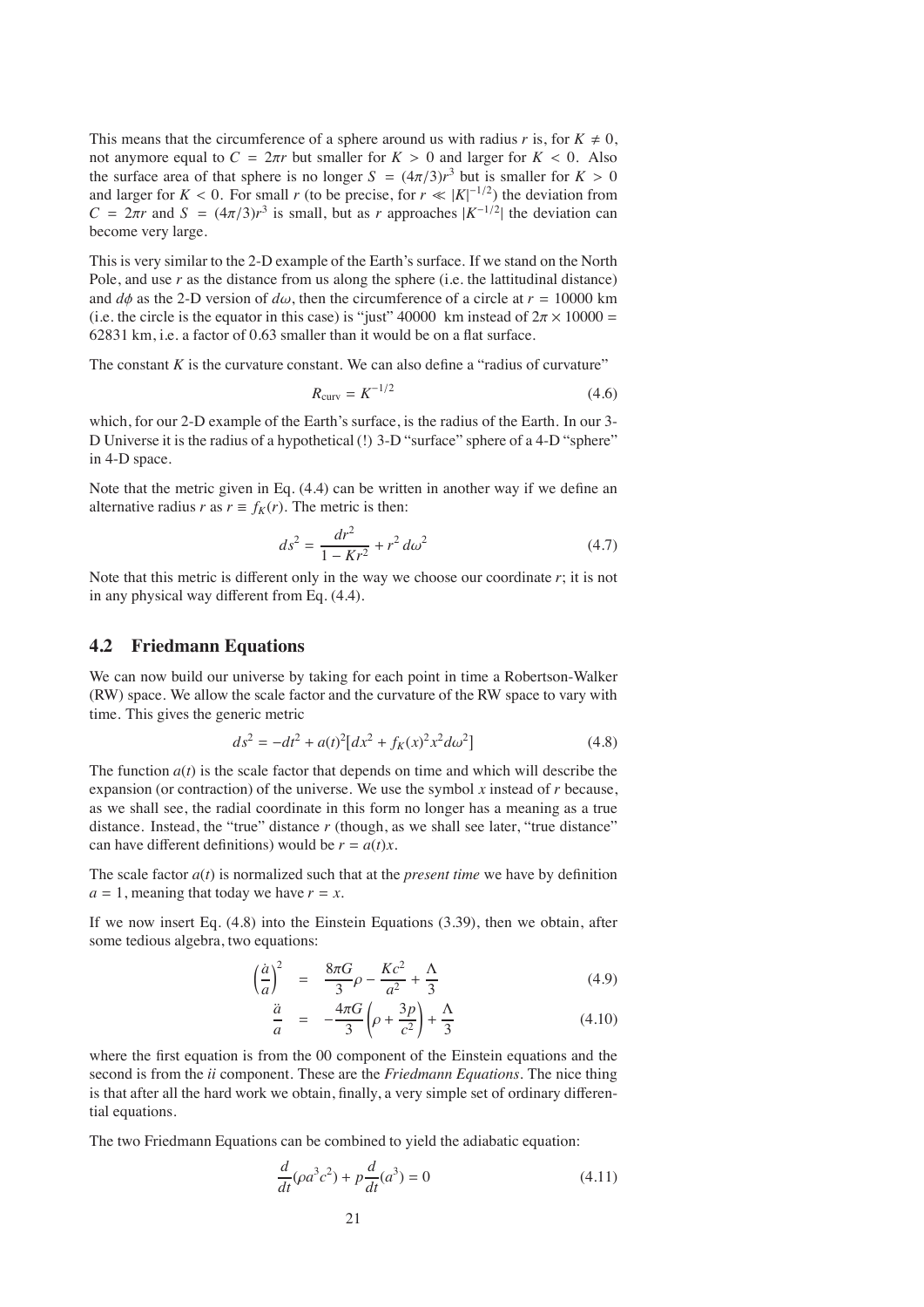which is the relativistic version of the first law of thermodynamics:  $T dS = dE + pdV =$ 0, if (as is reasonably well valid for the universe) the entropy is constant. One can see this by taking the time derivative of Eq.  $(4.9)$  and using Eq.  $(4.11)$  to arrive at Eq.  $(4.9)$ .

Usually people only use the first Friedmann equation plus an equation of state (i.e. an integral of Eq. 4.11, see Section 4.4), and thus do not need the second Friedmann equation. This makes all equations first order, which is easier to handle.

# **4.3 Relation to the Newtonian Universe**

Note that the second Friedmann equation, Eq. (4.10), is the GR version of Eq. (2.37) for the Newtonian Universe. You can see this by assuming that  $p \ll \rho c^2$  (which is valid for non-relativistic matter) and multiplying Eq. (4.10) by *ax*. If we identify  $R(t) = xa(t)$  we obtain

$$
\ddot{R} = -\frac{GM}{R^2} + \frac{\Lambda}{3}R\tag{4.12}
$$

which is identical to Eq. (2.37).

The first Friedmann equation, Eq. (4.9), is the GR version of the energy budget equation. If we multiply it with  $\frac{1}{2}a^2x^2$  we obtain

$$
\frac{1}{2}\dot{R}^2 = \frac{GM}{R} + \frac{\Lambda}{6}R^2 - \frac{1}{2}Kc^2x^2\tag{4.13}
$$

If we follow a parcel of gas at location *R* and put  $\Lambda = 0$ , then the terms of this equation have the following meaning:

$$
E_{\text{kinetic}} = E_{\text{grav}} - E_{\text{missing}} \tag{4.14}
$$

where  $E_{\text{kinetic}} = \dot{R}^2/2$  is the kinetic energy per gram of gas of the parcel,  $E_{\text{grav}} = GM/R$ is the gravitational potential energy per gram and  $E_{\text{missing}} = Kc^2x^2/2$  is the missing kinetic energy for gravitational escape. If  $K > 0$  then  $E_{\text{kinetic}} < E_{\text{grav}}$  and the expansion is subcritical, i.e. the universe will collapse again; If  $K < 0$  then  $E_{\text{kinetic}} > E_{\text{grav}}$  and the universe will expand.

# **4.4 Scaling of relativistic and non-relativistic matter**

Let us have a closer look at the adiabatic equation Eq. (4.11). Note that this equation is strictly speaking only valid if no entropy is generated, but it turns out to be a good approximation.

Let us look at the limiting case of cold matter, i.e. matter for which the pressure

$$
p \ll \rho c^2 \qquad \qquad \text{(for cold matter)} \tag{4.15}
$$

In that case Eq. (4.11) reduces to

$$
\frac{d}{dt}(\rho a^3) = 0\tag{4.16}
$$

which means that the equation of state for such cold matter is

$$
\rho \propto \frac{1}{a^3} \qquad \qquad \text{(for cold matter)} \tag{4.17}
$$

If we look at the other limiting case, of ultrarelativistic matter, we have the maximum possible relativistic isotropic pressure, which is

$$
p = \frac{\rho c^2}{3}
$$
 (for ultra-hot matter, radiation) (4.18)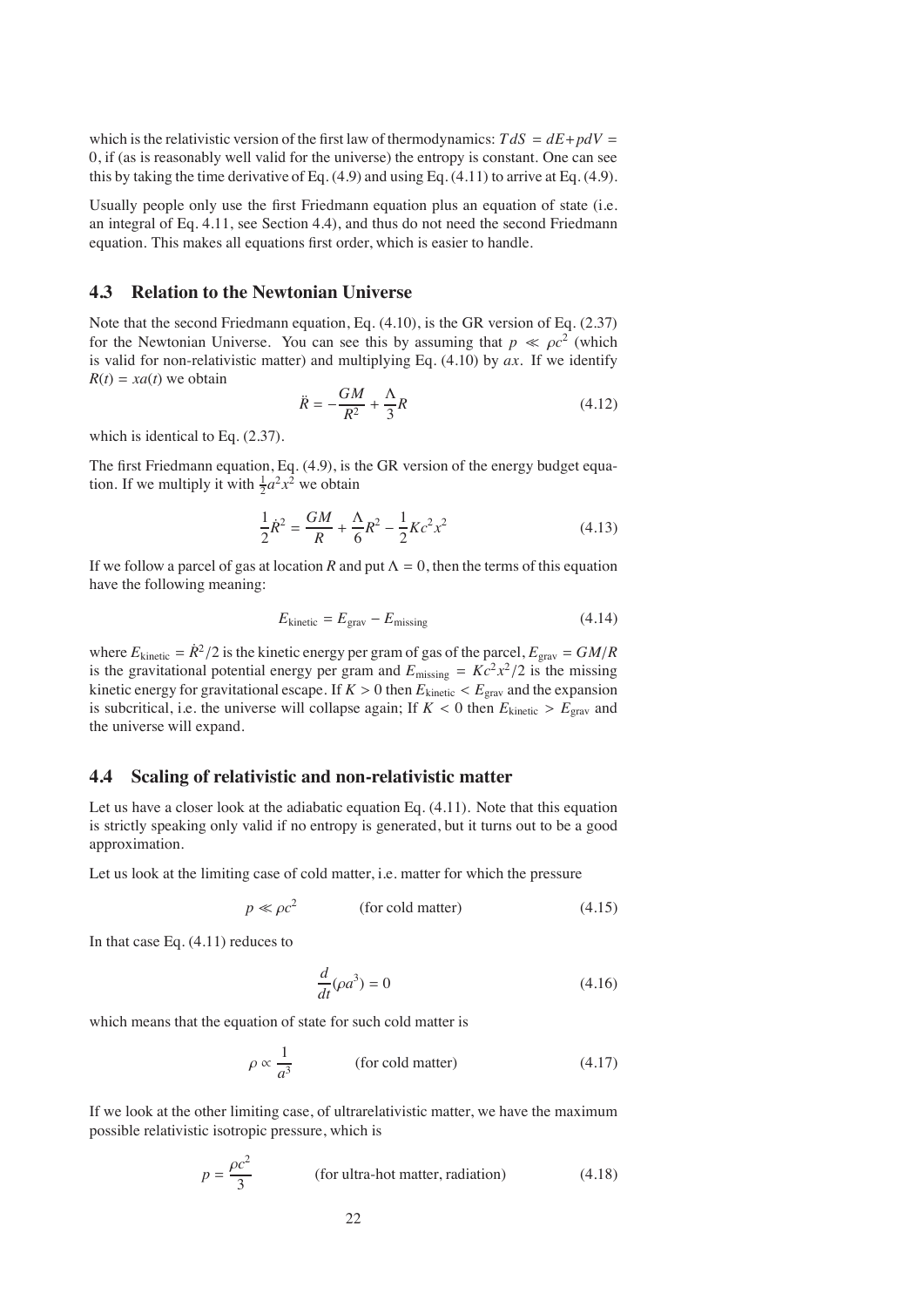Neutrinos are expected to have velocities very close to the light speed, so that they obey Eq. (4.18). Photons have exactly the light speed, so they obey Eq. (4.18) exactly. Eq. (4.11) now reduces to

$$
\frac{d}{dt}(\rho a^3 c^2) + \frac{\rho c^2}{3} \frac{d}{dt}(a^3) = 0
$$
\n(4.19)

which works out to

$$
\rho \propto \frac{1}{a^4}
$$
 (for ultra-hot matter, radiation) (4.20)

We will assume, from now on, that there exists only cold matter and radiation in our universe, so nothing in between.

# **4.5 The Critical Density, and the dimensionless Friedmann equation**

#### **4.5.1 The critical density**

In Chapter 2 we already realized that there is a critical expansion velocity, for any given density of the universe. Observationally, however, we tend to *know* the expansion velocity of the Universe at the present time (i.e. the Hubble constant), but it is much harder to measure the density of the Universe, because as we know, much of the matter is dark. So the critical velocity in fact turns into a critical density. The way to define this is to start from the first Friedmann equation, Eq. (4.9) and write it in the following form:

$$
H^{2} = \frac{8\pi G}{3}(\rho + \rho_{\Lambda}) - \frac{Kc^{2}}{a^{2}}
$$
 (4.21)

with the Hubble "constant"  $H = a/a$ , and we wrote  $\Lambda$  as  $\rho_{\Lambda}$  according to:

$$
\rho_{\Lambda} \equiv \frac{\Lambda}{8\pi G} \tag{4.22}
$$

The density  $\rho$  can be written as contributions from "matter" (baryons and cold dark matter) and "radiation":

$$
\rho = \rho_m + \rho_r \tag{4.23}
$$

We can go even further, by writing the matter density as baryonic matter and cold dark matter:

$$
\rho_m = \rho_b + \rho_{cdm} \tag{4.24}
$$

and by writing the radiation as consisting of photons and neutrinos:

$$
\rho_r = \rho_\gamma + \rho_\nu \tag{4.25}
$$

But for the moment we will keep  $\rho_m$  and  $\rho_r$  because for their scaling with *a* the  $\rho_b$ and  $\rho_{cdm}$  behave identically, and so do  $\rho_{\gamma}$  and  $\rho_{\nu}$ . The first Friedmann equation then becomes:

$$
H^{2} = \frac{8\pi G}{3}(\rho_{m} + \rho_{r} + \rho_{\Lambda}) - \frac{Kc^{2}}{a^{2}}
$$
(4.26)

If we define the *critical density*  $\rho_{\text{crit}}$  as

$$
\rho_{\rm crit} = \frac{3H^2}{8\pi G} \tag{4.27}
$$

then we see that if the total density  $\rho_m + \rho_r + \rho_\Lambda$  equals the critical density, then  $K = 0$ , meaning that the universe is flat. By the equivalence of curvature and expansion rate this also means that the universe expands critically. The critical density is therefore the density at which the universe expands critically, given the value for *H*.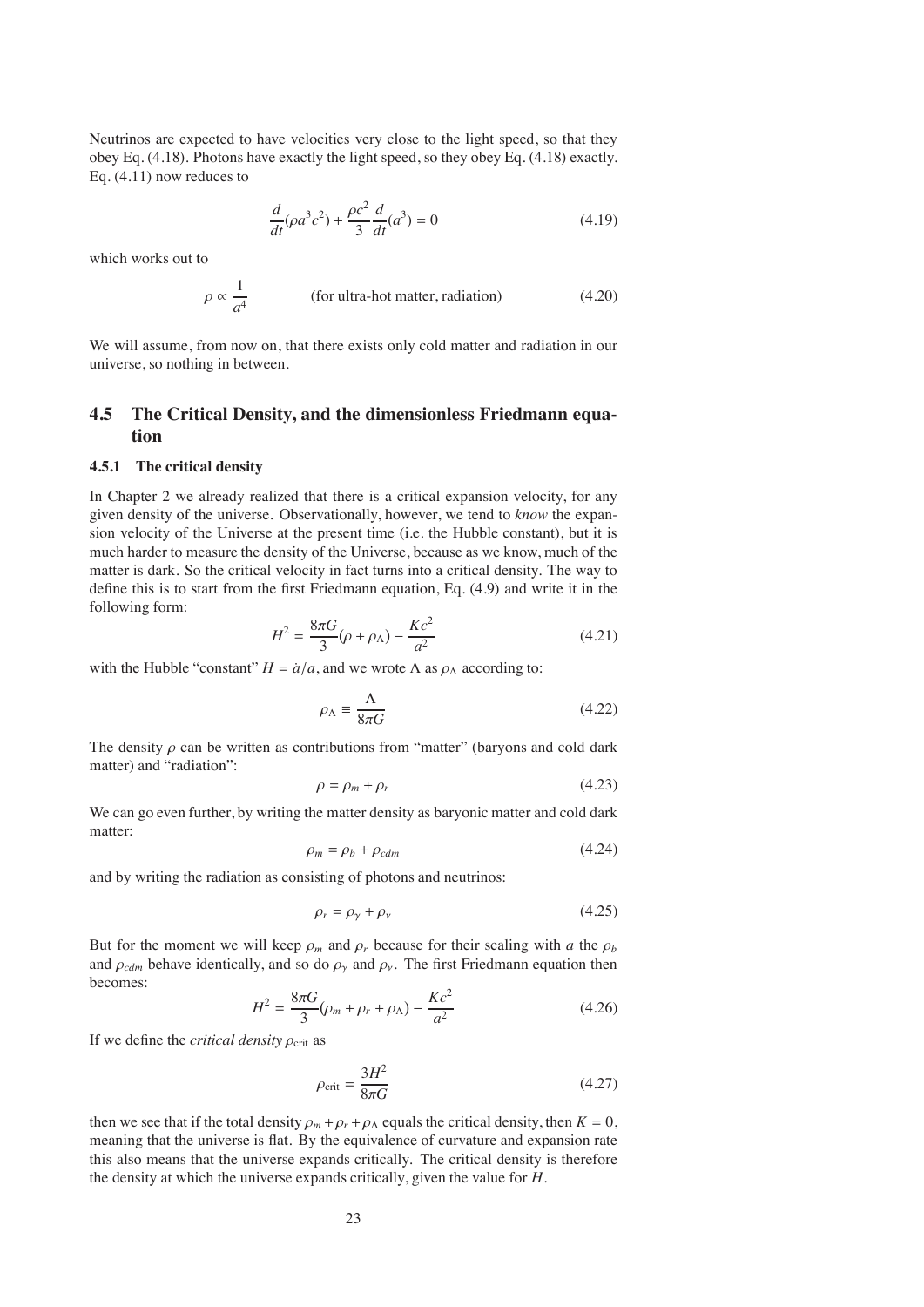#### **4.5.2 Dimensionless Friedmann equation**

If we define  $H_0$  as the Hubble "constant" at the present time and  $\rho_{\rm crit,0}$  as the critical density at the present time, then the first Friedmann equation becomes:

$$
H^2 = H_0^2 \left( \frac{\rho_m}{\rho_{\text{crit},0}} + \frac{\rho_r}{\rho_{\text{crit},0}} + \frac{\rho_\Lambda}{\rho_{\text{crit},0}} \right) - \frac{Kc^2}{a^2}
$$
(4.28)

At this point it is convenient to introduce the following dimensionless densities:

$$
\Omega_m(a) = \frac{\rho_m(a)}{\rho_{\text{crit}}(a)} \tag{4.29}
$$

$$
\Omega_r(a) = \frac{\rho_r(a)}{\rho_{\text{crit}}(a)} \tag{4.30}
$$

$$
\Omega_{\Lambda}(a) = \frac{\rho_{\Lambda}(a)}{\rho_{\rm crit}(a)} \tag{4.31}
$$

The values of these quantities at the present time are denoted as  $\Omega_{m,0}$ ,  $\Omega_{r,0}$  and  $\Omega_{\Lambda,0}$ .

It is convenient to introduce  $\Omega_K(a)$ , resp.  $\Omega_{K,0}$  at this point. If we consider the first Friedmann equation at the present time:

$$
H_0^2 = H_0^2(\Omega_{m,0} + \Omega_{r,0} + \Omega_{\Lambda,0}) - Kc^2
$$
 (4.32)

we can evaluate the curvature in terms of  $H_0$ ,  $\Omega_{m,0}$ ,  $\Omega_{r,0}$  and  $\Omega_{\Lambda,0}$ :

$$
Kc^2 = H_0^2(\Omega_{m,0} + \Omega_{r,0} + \Omega_{\Lambda,0} - 1)
$$
\n(4.33)

So if we define the "curvature density"  $\Omega_{K,0}$ :

$$
\Omega_{K,0} \equiv -\frac{Kc^2}{H_0^2} = 1 - \Omega_{m,0} - \Omega_{r,0} - \Omega_{\Lambda,0}
$$
 (4.34)

we get that all  $\Omega$ s add up to 1. In analogy to Eqs. (4.29, 4.30, 4.31) we can define  $\Omega_K(a)$  in terms of a "curvature density":

$$
\Omega_K(a) = \frac{\rho_K(a)}{\rho_{\text{crit}}(a)}\tag{4.35}
$$

The  $\Omega$  symbols can be used to rewrite the Friedmann equation. For this, we must know the equations of state of matter and radiation. We already discussed them in Section 4.4: The matter density goes as  $1/a<sup>3</sup>$ . Radiation as  $1/a<sup>4</sup>$ . The  $\Omega_{\Lambda}$  stays constant. The  $\Omega_K$  goes, according to Eq. (4.34), as  $1/a^2$ . So we can write:

$$
H^{2} = H_{0}^{2} \left( \frac{\Omega_{m,0}}{a^{3}} + \frac{\Omega_{r,0}}{a^{4}} + \Omega_{\Lambda,0} + \frac{\Omega_{K,0}}{a^{2}} \right)
$$
  
=  $H_{0}^{2} E^{2}(a)$  (4.36)

(note that at the present time  $a = 1$ ). This is the form of the Friedmann equation that is usually used, because it contains essentially all the information we need. If we have measured  $H_0$  we can calculate  $\rho_{\text{crit},0}$  via Eq. (4.27). We must then measure  $\rho_{m,0}$ ,  $\rho_{r,0}$  and  $\Lambda$  from which we directly obtain  $\Omega_{m,0}$ ,  $\Omega_{r,0}$  and  $\Omega_{\Lambda,0}$ . The  $\Omega_{K,0}$  then follows immediately from Eq. (4.34). We now have an equation (Eq. 4.36) that is fully self contained, and we can (numerically or analytically) integrate it to get the evolution of the universe.

#### **4.5.3** Behavior of  $\Omega_m$ ,  $\Omega_r$ ,  $\Omega_\Lambda$  and  $\Omega_K$  as a function of *a*

In Eq. (4.36) we expressed the Friedmann equation in terms of the  $\Omega$ -values and the Hubble constant as they are at the present time. But sometimes it is useful to also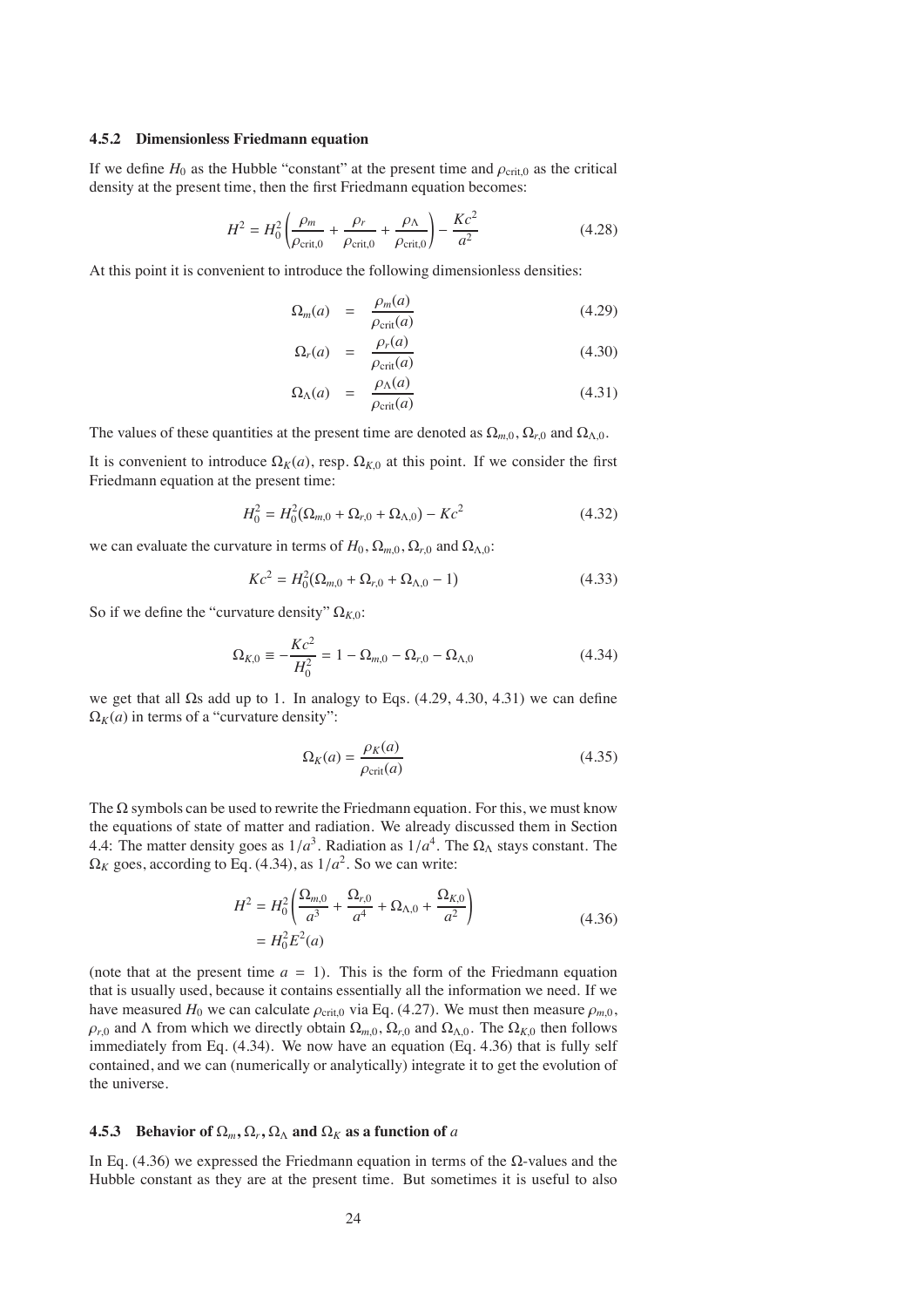know how the values of  $\Omega_m(a)$ ,  $\Omega_r(a)$ ,  $\Omega_\Lambda(a)$  and  $\Omega_K(a)$  behave for  $a \neq 0$ . Although Eq. (4.36) appears to suggest that e.g.  $\Omega_m(a) \propto 1/a^3$ , this is not the case! The  $1/a^3$ behavior of the first term in Eq. (4.36) is because the entire part between brackets is multiplied by  $H_0^2$ , not by  $H^2$ . So indeed, for  $a \neq 1$ 

$$
\frac{\Omega_{m,0}}{a^3} + \frac{\Omega_{r,0}}{a^4} + \Omega_{\Lambda,0} + \frac{\Omega_{K,0}}{a^2} \neq 1 \qquad \text{for } a \neq 1 \tag{4.37}
$$

But by the definition of the Ωs in Eqs. (4.29, 4.30, 4.31, 4.35) we have *at all times* (i.e. for all values of *a*):

$$
\Omega_m(a) + \Omega_r(a) + \Omega_\Lambda(a) + \Omega_K(a) = 1 \tag{4.38}
$$

This means that the behaviors of  $\Omega_m(a), \Omega_r(a), \Omega_\Lambda(a)$  and  $\Omega_K(a)$  are somewhat complex.

As an example let us work out the behavior of  $\Omega_{m,0}$  and  $\Omega_{\Lambda,0}$  in a Universe with  $\Omega_K = 0$ and  $\Omega_r = 0$ . We have

$$
\Omega_m(a) = \frac{\rho_m(a)}{\rho_{\text{crit}}(a)} \quad \text{and} \quad \Omega_\Lambda(a) = \frac{\Lambda}{\rho_{\text{crit}}(a)} \tag{4.39}
$$

We know that  $\Lambda$  is constant in time and we know that

$$
\rho_m(a) = \frac{\rho_{m,0}}{a^3} \tag{4.40}
$$

We also know that

$$
\Omega_m(a) + \Omega_\Lambda(a) = 1 \tag{4.41}
$$

which leads to

$$
\frac{\rho_{m,0}}{a^3 \rho_{\rm crit}(a)} + \frac{\Lambda}{\rho_{\rm crit}(a)} = 1 \tag{4.42}
$$

With this equation we can express  $\rho_{\text{crit}}(a)$  as

$$
\rho_{\rm crit}(a) = \frac{\rho_{m,0}}{a^3} + \Lambda \tag{4.43}
$$

which leads to

$$
\Omega_m(a) = \frac{\rho_{m,0}}{a^3} \frac{1}{\frac{\rho_{m,0}}{a^3} + \Lambda} \tag{4.44}
$$

$$
\Omega_{\Lambda}(a) = \Lambda \frac{1}{\frac{\rho_{m,0}}{a^3} + \Lambda} \tag{4.45}
$$

Equivalently, you can also express these in terms of  $\Omega_{m,0}$  and  $\Omega_{\Lambda,0}$ :

$$
\Omega_m(a) = \frac{\Omega_{m,0}}{a + \Omega_{m,0}(1 - a) + \Omega_{\Lambda,0}(a^3 - a)}
$$
(4.46)

$$
\Omega_{\Lambda}(a) = \frac{\Omega_{\Lambda,0}a^3}{a + \Omega_{m,0}(1-a) + \Omega_{\Lambda,0}(a^3-a)}
$$
(4.47)

Just keep in mind that these equations only hold when  $\Omega_r = \Omega_K = 0$  (or if these values are very small).

# **4.6 Simple Universe Models**

If the Universe were to consist of only one of the four kinds of "matter" in Eq. (4.36) then it is easy to integrate the Friedmann equation analytically. Let us do this here.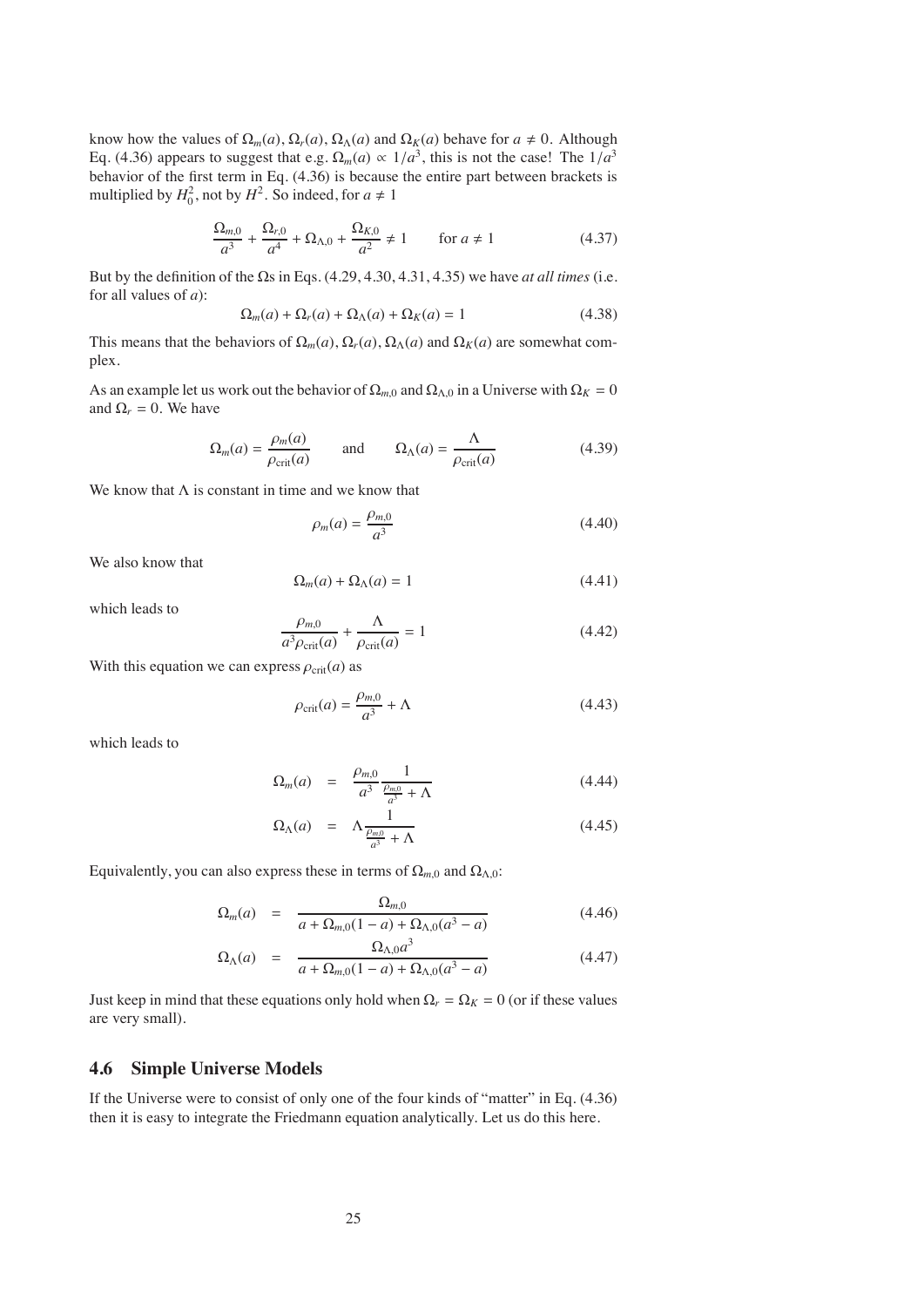#### **4.6.1 Matter-dominated Flat Universe**

If  $\Omega_{m,0} = 1$  and  $\Omega_{r,0} = \Omega_{\Lambda,0} = \Omega_{K,0} = 0$  then Eq. (4.36) becomes

$$
\frac{\dot{a}}{a} = H_0 \frac{1}{a^{3/2}}\tag{4.48}
$$

which has as a solution (with  $a = 0$  at the time of the Big Bang  $t = 0$ ):

$$
t = \frac{2a^{3/2}}{3H_0} \qquad \leftrightarrow \qquad a(t) = \left(\frac{3}{2}H_0t\right)^{2/3} \tag{4.49}
$$

This is an expanding Universe in which the expansion rate is inversely proportional to time:  $H(t) = 2/3t$ , i.e. it is a decellerating Universe. According to this model the age of the Universe would be  $t = 2/3H_0$  which amounts to  $9.26 \times 10^9$  years. This is the Einstein-de Sitter model of the Universe.

#### **4.6.2 Radiation-dominated Flat Universe**

If  $\Omega_{r,0} = 1$  and  $\Omega_{m,0} = \Omega_{\Lambda,0} = \Omega_{K,0} = 0$  then Eq. (4.36) becomes

$$
\frac{\dot{a}}{a} = H_0 \frac{1}{a^2} \tag{4.50}
$$

which has as a solution (with  $a = 0$  at  $t = 0$ ):

$$
t = \frac{a^2}{2H_0}
$$
  $\leftrightarrow$   $a(t) = (2H_0t)^{1/2}$  (4.51)

Like the matter-dominated Universe the radiation-dominated Universe expands but decellerates:  $H(t) = 1/2t$ . The age of the Universe would be  $t = 1/2H_0$  which amounts to  $6.94 \times 10^9$  years.

This demonstrates a peculiar phenomenon: Pressure apparently does not help to counteract the decelleration due to gravity, as one would perhaps think. The reason is that only a *pressure gradient* can induce a force. Since there is no pressure gradient in a homogeneous Universe, pressure cannot help expand the universe. Instead: matter with pressure is even more effective at decellerating the Universe than cold matter. This is because in addition to  $\rho$  there is also an additonal  $3p/c^2$  in the second Friedmann equation, Eq. (4.10). This is a purely relativistic effect.

# **4.6.3** Λ**-dominated Flat Universe**

If  $\Omega_{\Lambda,0} = 1$  and  $\Omega_{m,0} = \Omega_{r,0} = \Omega_{K,0} = 0$  then Eq. (4.36) becomes

$$
\frac{\dot{a}}{a} = H_0 \tag{4.52}
$$

This does not have a solution that obeys  $a = 0$  at  $t = 0$ . Instead it produces an exponentially expanding Universe:

$$
a(t) = e^{H_0 t} \tag{4.53}
$$

where in this case we take  $t = 0$  to be today. The age of the Universe is infinite, in this case.

#### **4.6.4 Empty Universe**

If the Universe would have a matter content that is very much smaller than the critical density, we can approximate  $\Omega_{m,0} \simeq \Omega_{r,0} \simeq \Omega_{\Lambda,0} \simeq 0$  and we have  $\Omega_{K,0} \simeq 1$ . Then Eq. (4.36) becomes

$$
\frac{\dot{a}}{a} = \frac{H_0}{a} \tag{4.54}
$$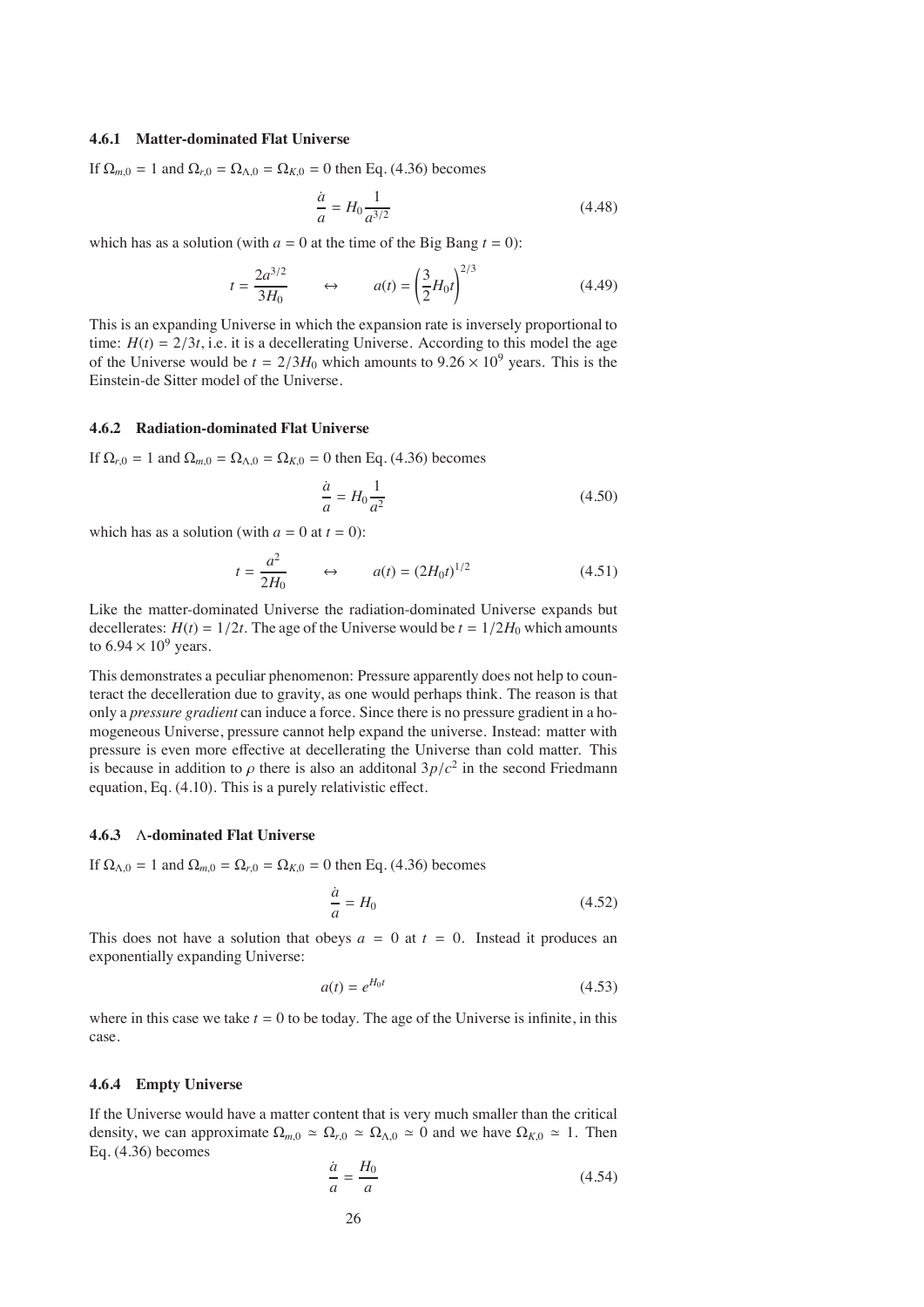| Age of the Universe                             | $t_0$                  | $13.75 \pm 0.11$ Gyr                    |
|-------------------------------------------------|------------------------|-----------------------------------------|
| Hubble constant                                 | $H_0$                  | $70.4 \pm 1.4 \text{ km/s/Mpc}$         |
| Baryon density                                  | $\Omega_{b,0}$         | $0.0456 \pm 0.0016$                     |
| Cold dark matter density                        | $\Omega_{\rm cdm,0}$   | $0.227 \pm 0.014$                       |
| Cosmological constant                           | $\Omega_{\Lambda,0}$   | $0.728 \pm 0.016$                       |
| Redshift of radiation/matter equality           | $z_{eq}$               | $3232 \pm 87$                           |
| Critical density                                | $\rho_{\text{crit,0}}$ | $9.3 \times 10^{-30}$ g/cm <sup>3</sup> |
| Total matter density                            | $\Omega_{m,0}$         | $0.273 \pm 0.014$                       |
| Total radiation density (photons and neutrinos) | $\Omega_{r,0}$         | $8.44(\pm 0.5) \times 10^{-5}$          |
| Curvature density                               | $\Omega_{K,0}$         | $0 \pm 0.02$                            |

Table 4.1: Cosmological constants derived from 7 years of WMAP, from Jarosik et al. (2011, ApJS 192, 14). Used here is the "WMAP+BAO+H0" column of table 8 of that paper. Everything below the line is derived from the parameters above the line. Equations used are  $\Omega_{m,0} = \Omega_{b,0} + \Omega_{cdm,0}$ ,  $\Omega_{r,0} = \Omega_{m,0}/(1 + z_{eq})$  and  $\Omega_{K,0} =$  $1 - \Omega_{m,0} - \Omega_{r,0} - \Omega_{\Lambda,0}$ . Note that  $\Omega_{b,0} = \rho_{b,0}/\rho_{\text{crit},0}$  and  $\Omega_{cdm,0} = \rho_{cdm,0}/\rho_{\text{crit},0}$ .

which has as a solution (with  $a = 0$  at  $t = 0$ ):

$$
a(t) = H_0 t \tag{4.55}
$$

This is a Universe in which everything is moving ballistically away from us with a constant velocity. The age of the Universe is then identical to the Hubble time, i.e.  $t = 1/H_0$  which is  $1.39 \times 10^{10}$  years. The Universe is then not flat anymore. The constant of curvature *K* is then  $K = -5.8 \times 10^{-57}$  cm<sup>-2</sup> which gives a radius of curvature of  $R_{\text{curv}} = 4.26 \times 10^9$  parsec.

# **4.7 The Standard Model of the Universe**

The current paradigm is that the Universe is flat  $\Omega_{K,0} \simeq 0$ , but contains matter, radiation and has a non-zero cosmological constant. The latter is presumably a consequence of so-called *dark energy* (more on that later in this lecture). In table 4.1 the parameters of this standard model are listed.

One can see that we are currently dominated by  $\Lambda$  by a factor of three. This means that we are now in a phase of exponential growth! But before about  $z \ge 0.5$  the Universe was dominated by cold matter, and before about  $z \geq 3200$  the Universe was dominated by radiation.

The integration of Eq. (4.36) with three of four terms non-zero is, unfortunately, not possible analytically. A numerical integration is required. But for the radiationdominated phase and for the matter-dominated phase of the Universe we can use (adapted versions of) the solutions of Section 4.6 as an approximation. So, for the early radiation-dominated phase we approximate the solution by

$$
a(t) \simeq \left(2H_0 \sqrt{\Omega_{r,0}} \, t\right)^{1/2} \qquad \qquad \text{(radiation-dominated era)} \tag{4.56}
$$

The  $\sqrt{\Omega_{r,0}}$  factor comes in because if we insert *a*  $\leq 10^{-4}$  into Eq. (4.36) the other three terms vanish, but the factor  $\Omega_{r,0}$  remains. The early radiation-dominated Universe expanded as  $\alpha \propto \sqrt{t}$ .

Likewise, for the matter-dominated era we get approximately

$$
a(t) \simeq \left(\frac{3}{2}H_0\sqrt{\Omega_{m,0}}\,t\right)^{2/3} \qquad \text{(matter-dominated era)} \tag{4.57}
$$

The later matter-dominated Universe expanded as  $a \propto t^{2/3}$ .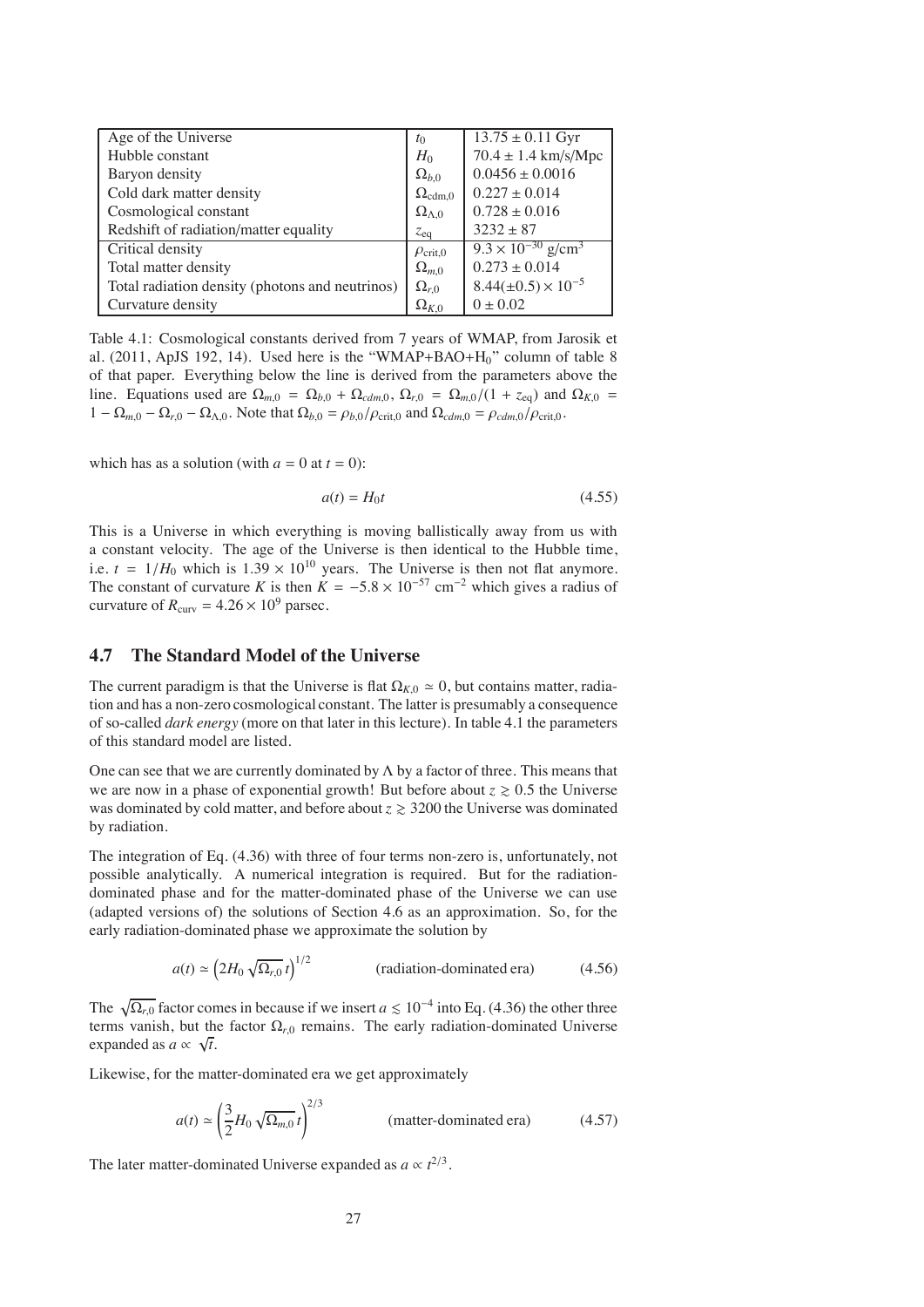The transition from the radiation-dominated era to the matter-dominated era occurs when  $\Omega_{m,0}/a^3 = \Omega_{r,0}/a^4$ , which is at  $a = 0.00031$ . Inserting this into Eq. (4.56) yields a time of roughly  $7 \times 10^4$  years after the Big Bang.

The late Universe ( $\zeta$  =few until  $\zeta$  = 0), in which both matter and  $\Lambda$  are important but radiation is unimportant, can also be integrated analytically. This is fortunate because it is during this period that most of the structure formation in the Universe occurs (as we shall discuss later), and it is the era which we can most readily observe. So let us take  $0 < \Omega_{m,0} < 1$  and  $\Omega_{\Lambda,0} = 1 - \Omega_{m,0}$ , and set  $\Omega_{r,0} = 0$  and  $\Omega_{K,0} = 0$ . Eq. (4.36) then becomes

$$
\frac{1}{a}\frac{da}{dt} = H_0 \sqrt{\frac{\Omega_{m,0}}{a^3} + \Omega_{\Lambda,0}}\tag{4.58}
$$

which can be integrated as

$$
t = \frac{1}{H_0} \int_0^a \frac{da'}{a' \sqrt{\Omega_{m,0}/a'^3 + \Omega_{\Lambda,0}}} = \frac{1}{H_0} \int_0^a \frac{\sqrt{a'}da'}{\sqrt{\Omega_{m,0} + \Omega_{\Lambda,0}a'^3}} \tag{4.59}
$$

By substituting  $x = a^{3/2}$  this can be integrated to

$$
t = \frac{2}{3H_0\sqrt{1-\Omega_{m,0}}} \text{arcsinh}\left(\sqrt{\frac{1-\Omega_{m,0}}{\Omega_{m,0}}}a^{3/2}\right)
$$
(4.60)

One can verify that for small *a* this formula approaches Eq. (4.57) and that for  $a \gg 1$ (i.e. far into the future) this formula describes an exponentially expanding Universe. Eq. (4.60) is very accurate for all redshifts up to, say,  $z \approx 1000$ . That means that we can also use it to accurately estimate the age of the Universe: we simply insert  $a = 1$ into Eq. (4.60) and we obtain, with  $\Omega_{m,0} = 0.273$  an age of 13.7 Gyr.

# **4.8 Light propagation through the Universe**

If we observe a galaxy at some redshift *z*, we may want to know how the light has moved through the Universe from that galaxy to us. This is not a trivial question because the light moves through the Universe while the Universe is expanding. Let us try to calculate the coordinate distance (comoving distance) of that galaxy as a function of its redshift:

$$
x(z) = \int_0^{x(z)} dx = -\int_{t(z)}^{t_0} \left(\frac{dx}{dt}\right) dt = -\int_{a(z)}^1 \left(\frac{dx}{dt}\right) \left(\frac{dt}{da}\right) da \tag{4.61}
$$

We know what  $a(z)$  is:  $a(z) = 1/(1 + z)$ . We also know that for light propagating toward us

$$
\frac{dx}{dt} = -\frac{dx}{dr}\frac{dr}{dt} = \frac{c}{a}
$$
\n(4.62)

We thus obtain

$$
x(z) = \int_{a(z)}^{1} \frac{cda}{a\dot{a}} \tag{4.63}
$$

With Eq. (4.36) we can eliminate  $\dot{a}$  in favor of  $E(a)$ :

$$
x(z) = \frac{c}{H_0} \int_{a(z)}^1 \frac{da}{a^2 E(a)}
$$
(4.64)

We can numerically integrate this for a general universe. Note that if we replace the integration domain with arbitrary  $a_{\text{start}}$  and  $a_{\text{finish}}$  we can calculate the  $\delta x$  of light propagation between  $a_{\text{start}}$  and  $a_{\text{finish}}$ .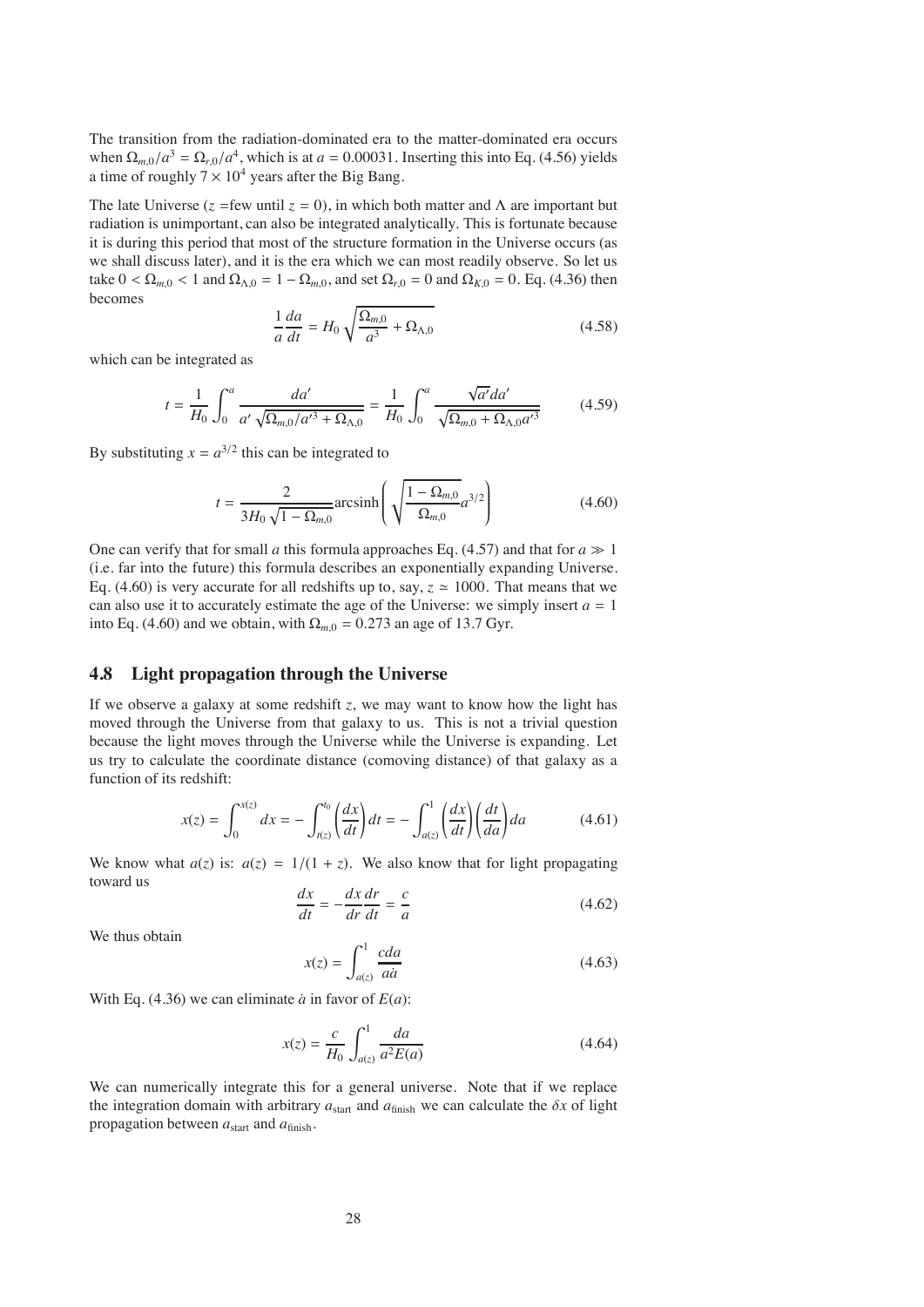# **4.9 Distances**

In an expanding Universe it is not trivial to define distances. We will define several different kinds of distance here. Since all the current evidence today points to a flat universe, we will assume a flat universe from now on. We will be interested to measure the distance of some object at redshift *z* to us (redshift  $z = 0$ ).

#### **4.9.1 Comoving distance**  $D_{com}$

The comoving distance to some object at coordinate distance  $x$  is the spatial distance within a *t* = const spatial hypersurface:

$$
D_{\text{com}}(x,t) = r(t) = a(t)x\tag{4.65}
$$

This is the intuitive way of defining distance, but it is not directly measurable, because light does not travel at infinite speed. Also, we typically measure the redshift of the object, so instead of  $D_{com}(x, t)$  we would like to know  $D_{com}(z, t)$ . If we take the current time  $(a = 1)$  then we can use Eq.  $(4.64)$  and obtain

$$
D_{\text{com}}(z) = x(z) = \frac{c}{H_0} \int_{a(z)}^1 \frac{da}{a^2 E(a)} \tag{4.66}
$$

The comoving distance to the Big Bang (excluding inflation) can be obtained by numerical evaluation of Eq. (4.66) with  $a(z) = 0$ . This yields  $D_{com}(z \to \infty) = 1.43 \times 10^{10}$ parsec, which is about 3.37 times  $r_H$ .

## **4.9.2 Proper distance**  $D_{\text{prop}}$

The proper distance to some object is the distance measured by the time it takes for light from that object to reach us. Analogous to Eq.  $(4.61)$  we write the time  $t(z)$  when the light was emitted as an integral between  $t(z)$  and the present time  $t_0$ :

$$
t(z) = t_0 - \int_{t(z)}^{t_0} dt = t_0 - \int_{a(z)}^1 \left(\frac{dt}{da}\right) da = t_0 - \int_{a(z)}^1 \frac{da}{a}
$$
  
=  $t_0 - \frac{1}{H_0} \int_{a(z)}^1 \frac{da}{aE(a)}$  (4.67)

The distance is then

$$
D_{\text{prop}}(z) = c(t_0 - t(z)) = \frac{c}{H_0} \int_{a(z)}^1 \frac{da}{aE(a)}
$$
(4.68)

Note that for the late universe ( $z \ll 1000$ ) in which only cold matter and  $\Lambda$  dominate, this integral happens to be very similar to the integral of Eq.(4.59) for the age of the universe. So the analytical solution for  $z \ll 1000$  is

$$
D_{\text{prop}}(z) = \frac{2}{3\sqrt{1 - \Omega_{m,0}}} \left[ \arcsinh\left(\sqrt{\frac{1 - \Omega_{m,0}}{\Omega_{m,0}}}\right) - \arcsinh\left(\sqrt{\frac{1 - \Omega_{m,0}}{\Omega_{m,0}}}a(z)^{3/2}\right) \right] \tag{4.69}
$$

#### **4.9.3 Angular distance** *D*ang

In a non-expanding flat space the distance to some galaxy can be estimated from the angular size  $\Delta\omega$  on the sky, if we know what the true diameter *S* in units of centimeters of the galaxy is. Since  $\Delta \omega \ll 1$  we can then write

$$
D_{\text{ang}} = \frac{S}{\Delta \omega} \tag{4.70}
$$

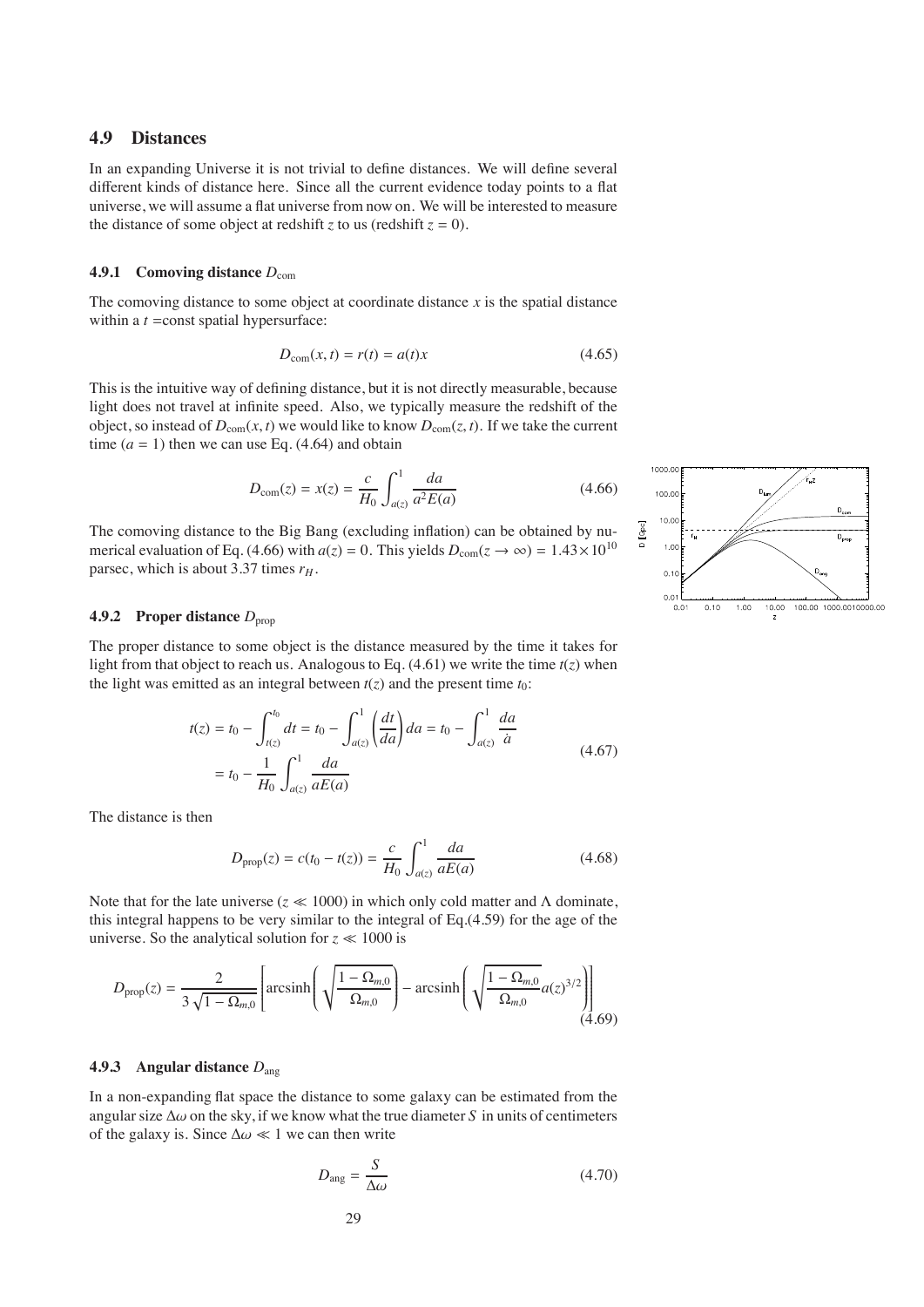We define the angular distance  $D_{\text{ang}}$  with Eq. (4.70) even when the Universe expands, i.e. it is the distance that the galaxy would have if the universe were static.

If we do not know the true size *S* and/or if we can not spatially resolve the angular size  $\Delta\omega$  on the sky, then we need to determine  $D_{\text{ang}}$  using the redshift *z*. To do this let us first compute what  $\Delta\omega$  would be of a "galaxy" that is gravitationally unbound, i.e. a "galaxy" for which the size  $S(t)$  scales linearly with  $a(t)$ . The solid angle  $\Delta \omega$  that that object has on the sky would then be completely independent of time: In 10 billion years it would still have the same solid angle on our sky. In that case we can, in the spatial hypersurface of today ( $t = t_0$ ), relate  $S(t_0)$  to  $\Delta \omega$  via the comoving distance  $D_{\text{com}}(t_0)$  via

$$
D_{\text{com}}(t_0, z) = \frac{S(t_0)}{\Delta \omega} \tag{4.71}
$$

where we assume here that the Universe is flat. Now, with our assumption that  $S(t) \propto$  $a(t)$  we can replace  $S(t_0)$  with  $S(t_i)$  (where  $t_i$  is the time when the light was emitted):

$$
S(ti) = a(ti)S(t0) = a(z)S(t0)
$$
\n(4.72)

where  $S(t_i)$  is the size of the galaxy when the light was emitted. Eq. (4.71) then becomes

$$
D_{\text{com}}(t_0, z) = \frac{S(t_i)}{a(z)\Delta\omega} \tag{4.73}
$$

Now we have eliminated any reference to the time-evolution of the galaxy size *S* (*t*). Only the size of the galaxy *at the time of emitting its radiation* is relevant here. Eq. (4.73) therefore also holds if the galaxy stays the same size or merely changes size very slowly (which is, of course, a much more realistic assumption). If we define *the* size *S* as *S* :=  $S(t_i)$  and  $D_{com}(z)$  :=  $D_{com}(t_0, z)$  (as we did in Section 4.9.1) then Eqs. (4.73, 4.70) can be combined to give:

$$
D_{\text{ang}}(z) = a(z)D_{\text{com}}(z) \tag{4.74}
$$

We can use Eq. (4.74) also to compute the size *S* if we measure its angular size  $\Delta\omega$ and redshift *z*.

Note that around  $z \approx 1.5$  the angular distance  $D_{\text{ano}}(z)$  reaches a maximum and then decreases again. This means that if we take a galaxy of given size *S* and we put it at increasing distance *z*, then before  $z \approx 1.5$  its angular size  $\Delta \omega$  decreases as expected, but beyond  $z \approx 1.5$  its angular size increases again!

#### **4.9.4 Luminosity distance** *D*lum

Analogously to the angular distance, we can also make a luminosity distance, defined as if the space were static and euclidian. The observed flux *F* of a galaxy with surface brightness *B*, surface area *A* at a distance *D* in Euclinian space is

$$
F = B\Omega = B\frac{A}{D^2} \tag{4.75}
$$

where  $\Omega = A/D^2$  is the solid angle of the galaxy on the sky.

In an expanding Universe, however, the brightness  $B$  is diluted due to redshift (giving a factor of *a*), due to the scaling of the surface area of the camera (giving a factor of *a*2) and due to the reduction of the rate of arrival of photons (giving a factor of *a*). This means that the flux *F* we observe today from a galaxy at redshift *z* is related to the brightness of the galaxy in the past by the following relation:

$$
F = a(z)^{4} B \Omega = a(z)^{4} B \frac{A}{D_{\text{ang}}^{2}}
$$
 (4.76)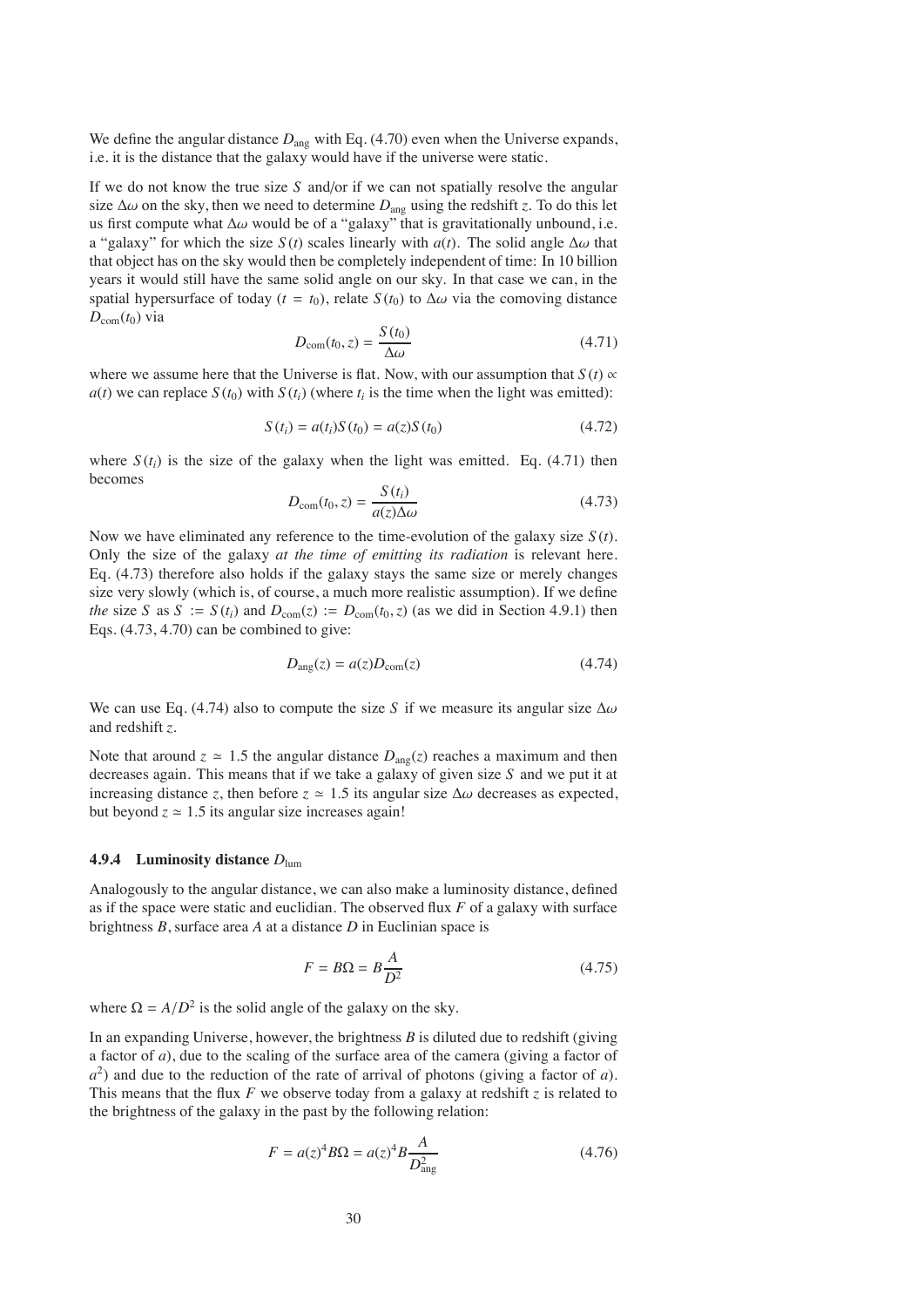where  $B$  is the brightness of the galaxy at the time it emitted its radiation. The symbol  $\Omega$  is the solid angle of the galaxy as we observe it today, so we use  $\Omega = A/D_{\text{ang}}^2$ . If we use Eq. (4.75) as the definition of  $D_{\text{lum}}$  we then obtain

$$
D_{\text{lum}}(z) = \frac{1}{a(z)^2} D_{\text{ang}}
$$
 (4.77)

So the luminosity distance tends to be much larger than the angular distance because the galaxy becomes extremely dim at large redshift. Eq. (4.77) is called the "Etherington relation" and is valid very generally, also for non-flat universes.

#### **4.9.5 Distances in the low-redshift Universe**

For  $z \ll 1$  all four distance measures converge to

$$
D_{\text{lum}}(z) \simeq D_{\text{ang}}(z) \simeq D_{\text{com}}(z) \simeq D_{\text{prop}}(z) \simeq \frac{cz}{H_0} + O(z^2)
$$
 (4.78)

# **4.10 Horizons**

From Eq. (4.59) we can see that the Universe has a definite age. That means that there is also a maximum distance that light could have travelled during that time: *ct*age. More importantly, it means that light could have travelled also only a finite *coordinate* (comoving) distance  $x_{\text{max}}$ , given by Eq. (4.64) with  $a(z) = 0$ . Any light emitted in the part of the Universe beyond the coordinate distance  $x_{\text{max}}$  can not yet have reached us. It is so-to-speak behind the *particle horizon*.

Let us verify this for the early Universe. As  $t \to 0$  and  $a \to 0$  the only term in Eq. (4.36) that survives is the radiation term. But let us be more general, and take  $\Omega_0/a^n$  instead of  $\Omega_{r,0}/a^4$ . So we obtain

$$
E(a) = \frac{\sqrt{\Omega_0}}{a^{n/2}}\tag{4.79}
$$

Inserting this into Eq. (4.66) for the comoving distance we obtain

$$
D_{\text{com}}(z \to \infty) = \frac{c}{H_0 \sqrt{\Omega_0}} \int_0^1 \frac{da}{a^{2-n/2}} = \frac{c(n/2 - 1)^{-1}}{H_0 \sqrt{\Omega_0}} \left[a^{n/2 - 1}\right]_0^1 \tag{4.80}
$$

For  $n > 2$  this converges to a finite number:

$$
D_{\text{com}}(z \to \infty) = \frac{c(n/2 - 1)^{-1}}{H_0 \sqrt{\Omega_0}}
$$
(4.81)

which is the particle horizon. This is the case for our Universe, as the Early universe is radiation-dominated, i.e.  $n = 4$ . For  $n \le 2$  this integral diverges, meaning that there is no horizon<sup>1</sup>.

The particle horizon expands with the light speed, so more and more of the Universe becomes visible as time goes by. Unless, however, the Universe expands so fast that this counter-acts this expansion of the particle horizon. To verify if this can happen, let us again take a general powerlaw equation of state (i.e.  $\Omega_0/a^n$ ) and calculate the  $D_{\text{com}}$  from today into the infinite future  $a \rightarrow \infty$ :

$$
D_{\text{com}}(a \to \infty) = \frac{c}{H_0 \sqrt{\Omega_0}} \int_{\infty}^{1} \frac{da}{a^{2-n/2}} = -\frac{c(n/2-1)^{-1}}{H_0 \sqrt{\Omega_0}} \left[a^{n/2-1}\right]_1^{\infty}
$$
(4.82)

<sup>&</sup>lt;sup>1</sup>Note the interesting fact that for  $0 < n < 2$  the comoving distance to the horizon  $D_{com}(z \to \infty)$  diverges (i.e. there is no horizon), but the proper distance  $D_{\text{prop}}(z \to \infty)$  is finite, i.e. the age of the Universe is finite.